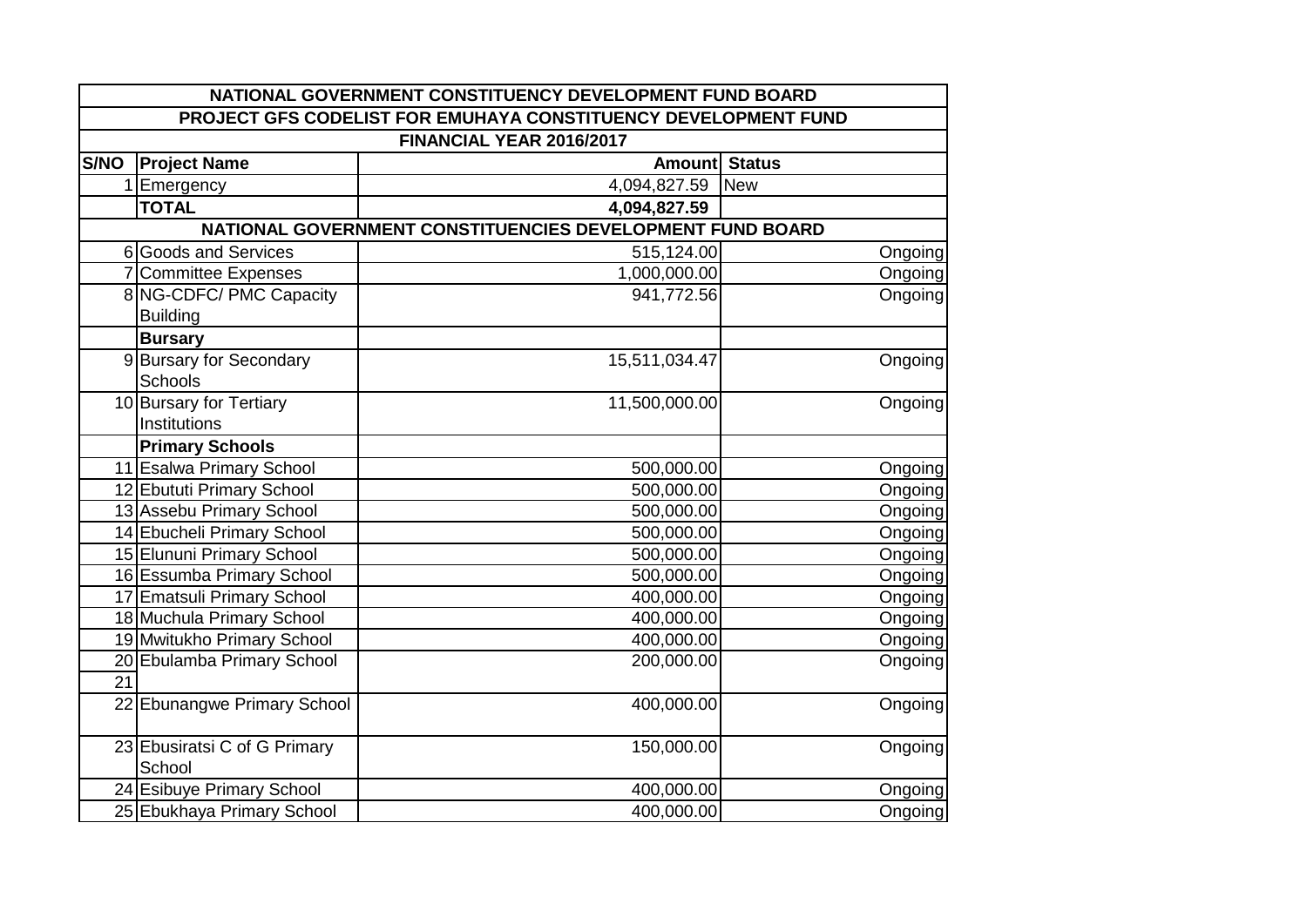|      |                                         | NATIONAL GOVERNMENT CONSTITUENCY DEVELOPMENT FUND BOARD        |            |  |  |
|------|-----------------------------------------|----------------------------------------------------------------|------------|--|--|
|      |                                         | PROJECT GFS CODELIST FOR EMUHAYA CONSTITUENCY DEVELOPMENT FUND |            |  |  |
|      | FINANCIAL YEAR 2016/2017                |                                                                |            |  |  |
| S/NO | <b>Project Name</b>                     | Amount Status                                                  |            |  |  |
|      | 26 Emuhondo Primary School              | 400,000.00                                                     | Ongoing    |  |  |
|      | 27 Mungoye Primary School               | 400,000.00                                                     | <b>New</b> |  |  |
|      | 28 Esibakala Primary School             | 400,000.00                                                     | <b>New</b> |  |  |
|      | 29 Esirulo Primary School               | 400,000.00                                                     | <b>New</b> |  |  |
|      | 30 Emmukunzi Primary School             | 400,000.00                                                     | <b>New</b> |  |  |
|      | 31 Mwituha Primary School               | 400,000.00                                                     | <b>New</b> |  |  |
|      | 32 Emusutswi Primary School             | 400,000.00                                                     | <b>New</b> |  |  |
|      | 33 Essaba Primary School                | 400,000.00                                                     | <b>New</b> |  |  |
|      | <b>Secondary Schools</b>                |                                                                |            |  |  |
|      | 34 Ebunangwe High School                | 2,450,000.00                                                   | Ongoing    |  |  |
|      | 35 Mungoye Secondary School             | 580,000.00                                                     | <b>New</b> |  |  |
|      | 36 Ebukoolo Secondary School            | 580,000.00                                                     | <b>New</b> |  |  |
|      | 37 Ematsuli Secondary School            | 580,000.00                                                     | <b>New</b> |  |  |
|      | 38 Kilingili Secondary School           | 580,000.00                                                     | <b>New</b> |  |  |
|      | <b>Tertiary Institutions</b>            |                                                                |            |  |  |
|      | 39 Bunyore Teachers Training<br>College | 10,000,000.00                                                  | <b>New</b> |  |  |
|      | <b>Security</b>                         |                                                                |            |  |  |
|      | 40 Emuhaya Admin. Centre                | 17,100,000.00                                                  | Ongoing    |  |  |
|      | 41 Emuhaya Admin. Centre                | 1,000,000.00                                                   | Ongoing    |  |  |
|      | 42 Embali Police Patrol Base            | 600,000.00                                                     | Ongoing    |  |  |
|      | 43 Emakakha Police Post                 | 1,000,000.00                                                   | Ongoing    |  |  |
|      | <b>TOTAL</b>                            | 72,887,931.03                                                  |            |  |  |